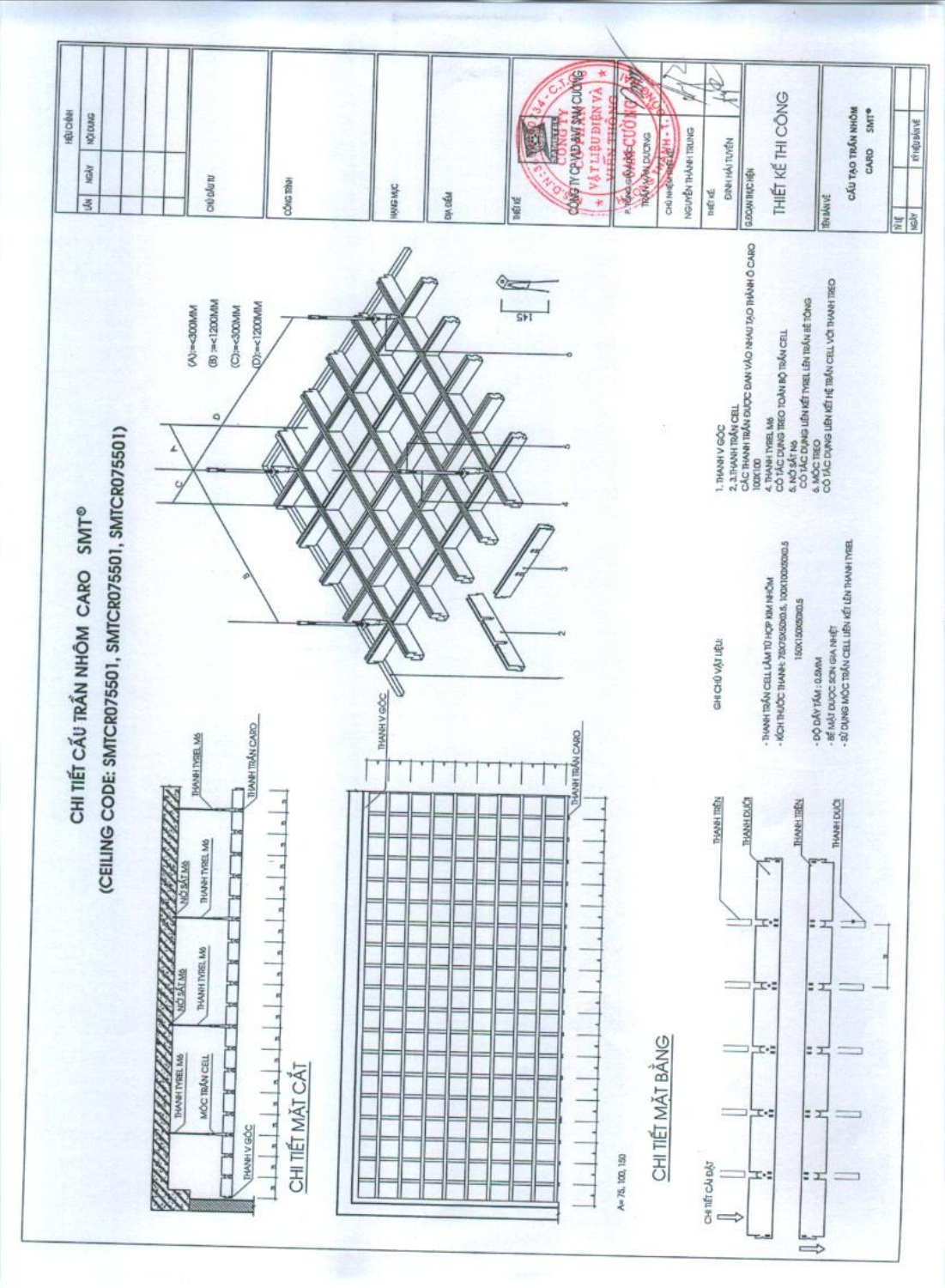

CÔNG TY CP VẬT LIỆU ĐIỆN VÀ VIỄN THÔNG SAM CƯỜNG Địa chỉ: KCN Long Thành, Tam An, Long Thành, Đồng Nai VPDD: 135/16 Nguyễn Hữu Cảnh, P.22, Q. Bình Thạnh, TP. HCM Điện thoại: 0283.5513734 Fax: 0283.5513735

### ĐỊNH MỨC VẬT TƯ THI CÔNG TRẦN NHÔM Hệ trần: Trần Nhôm Caro 75x75 SMT

Ceiling Code: SMTCR075501

ĐVT: M2

| STT                     | Mã SP              | Tên                | Quy Cách    | Don vi | <b>Dinh</b> mức        |          |         |
|-------------------------|--------------------|--------------------|-------------|--------|------------------------|----------|---------|
| $\mathbf A$             |                    | Vật tư chính       |             |        |                        | Hao hut  | Ghi Chú |
|                         | <b>SMTCR075501</b> | tấm trần           |             |        |                        |          |         |
|                         |                    | thanh trên         | 1950*50*0.5 | thanh  | 6.84                   | $3 - 5%$ |         |
|                         |                    | thanh dưới         | 1950*50*0.5 | thanh  | 6.84                   | $3 - 5%$ |         |
| B                       |                    | Phụ kiện           |             |        |                        |          |         |
| 1                       | SMTTTMC3232        | Móc treo trần Caro |             | cái    | 1.5                    | $5 - 8%$ |         |
| $\overline{\mathbf{z}}$ | <b>SMTTVN40031</b> | Chỉ tường (V góc)  |             | m      | 0.5                    |          |         |
| $\mathbf C$             |                    | Vật tư phụ         |             |        |                        |          |         |
|                         | SMTVTP0601         | ty ren M6          |             | m      | 0.6                    |          |         |
| 2                       | SMTVTP0602         | tắc ke đạn M6      |             | chiếc  |                        |          |         |
| 3                       | SMTVTP0603         | Đại ốc M6          |             | chiếc  | 1                      |          |         |
| 4                       | SMTVTP0101         | Đinh bê tông 1 cm  |             | kg     | $\overline{3}$<br>0.02 |          |         |
|                         |                    |                    |             |        |                        |          |         |

### Ghi Chú:

Trên đây là định mức dânh cho trần vuông vức, diện tích > 100m2.



PGD TTKDTN

Nguyễn Chành Crung

Người Lập

Đinh Hải Tuyền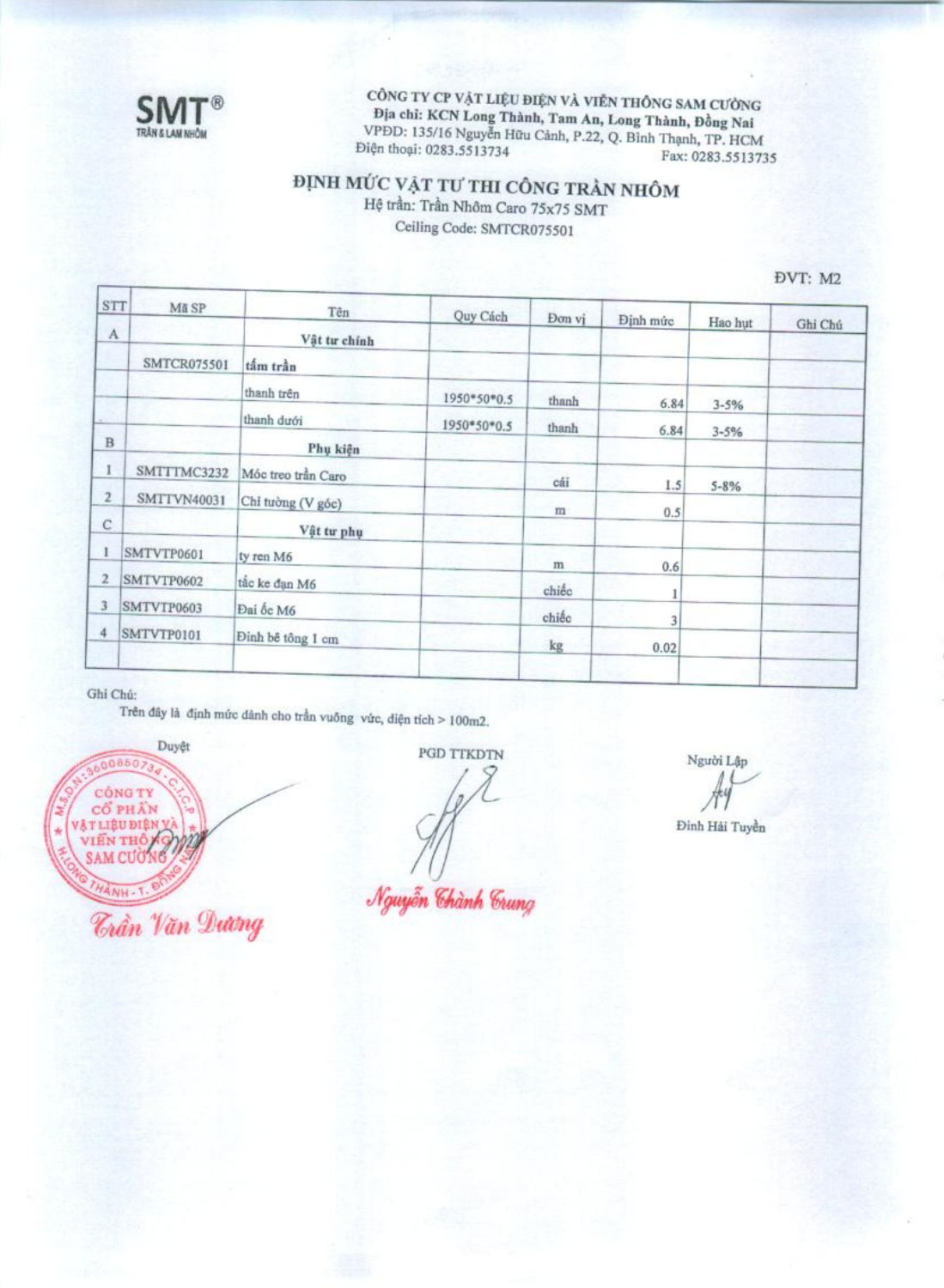

CÔNG TY CP VẬT LIỆU ĐIỆN VÀ VIÊN THÔNG SAM CƯỜNG Địa chỉ: KCN Long Thành, Tam An, Long Thành, Đồng Nai VPDD: 135/16 Nguyễn Hữu Cảnh, P.22, Q. Bình Thạnh, TP. HCM Điện thoại: 0283.5513734 Fax: 0283.5513735

## ĐỊNH MỨC VẬT TƯ THI CÔNG TRẢN NHÔM

Hệ trần: Trần Nhôm Caro 100x100 SMT Ceiling Code: SMTCR100501

DVT: M2

| <b>STT</b>              | Mã SP              | Tên                | Quy Cách    |        |           |           |         |
|-------------------------|--------------------|--------------------|-------------|--------|-----------|-----------|---------|
| $\mathbf{A}$            |                    | Vật tư chính       |             | Don vi | Định mức  | Hao hut   | Ghi Chú |
|                         | SMTCR100501        | tắm trần           |             |        |           |           |         |
|                         |                    | thanh trên         | 2000*50*0.5 | thanh  | 5.00      | $3 - 5%$  |         |
|                         |                    | thanh dưới         | 2000*50*0.5 | thanh  | 5.00      | $3 - 5%$  |         |
| $\, {\bf B}$            |                    | Phụ kiện           |             |        |           |           |         |
|                         | SMTTTMC3232        | Móc treo trần Caro |             | cái    | 1.5       | $5 - 8\%$ |         |
| $\overline{2}$          | <b>SMTTVN40031</b> | Chỉ tưởng (V góc)  |             | m      | 0.5       |           |         |
| С                       |                    | Vật tư phụ         |             |        |           |           |         |
| 1                       | SMTVTP0601         | ty ren M6          |             | m      |           |           |         |
| $\overline{\mathbf{2}}$ | SMTVTP0602         | tắc ke đạn M6      |             | chiếc  | 0.6       |           |         |
| 3                       | SMTVTP0603         | Đai ốc M6          |             | chiếc  | 1         |           |         |
| 4                       | SMTVTP0101         | Đỉnh bê tông 1 cm  |             | kg     | 3<br>0.02 |           |         |
|                         |                    |                    |             |        |           |           |         |

#### Ghi Chú:

Trên đây là định mức dành cho trần vuông vức, diện tích > 100m2.



PGD TTKDTN

Nguyễn Chành Crung

Người Lập

Đinh Hải Tuyền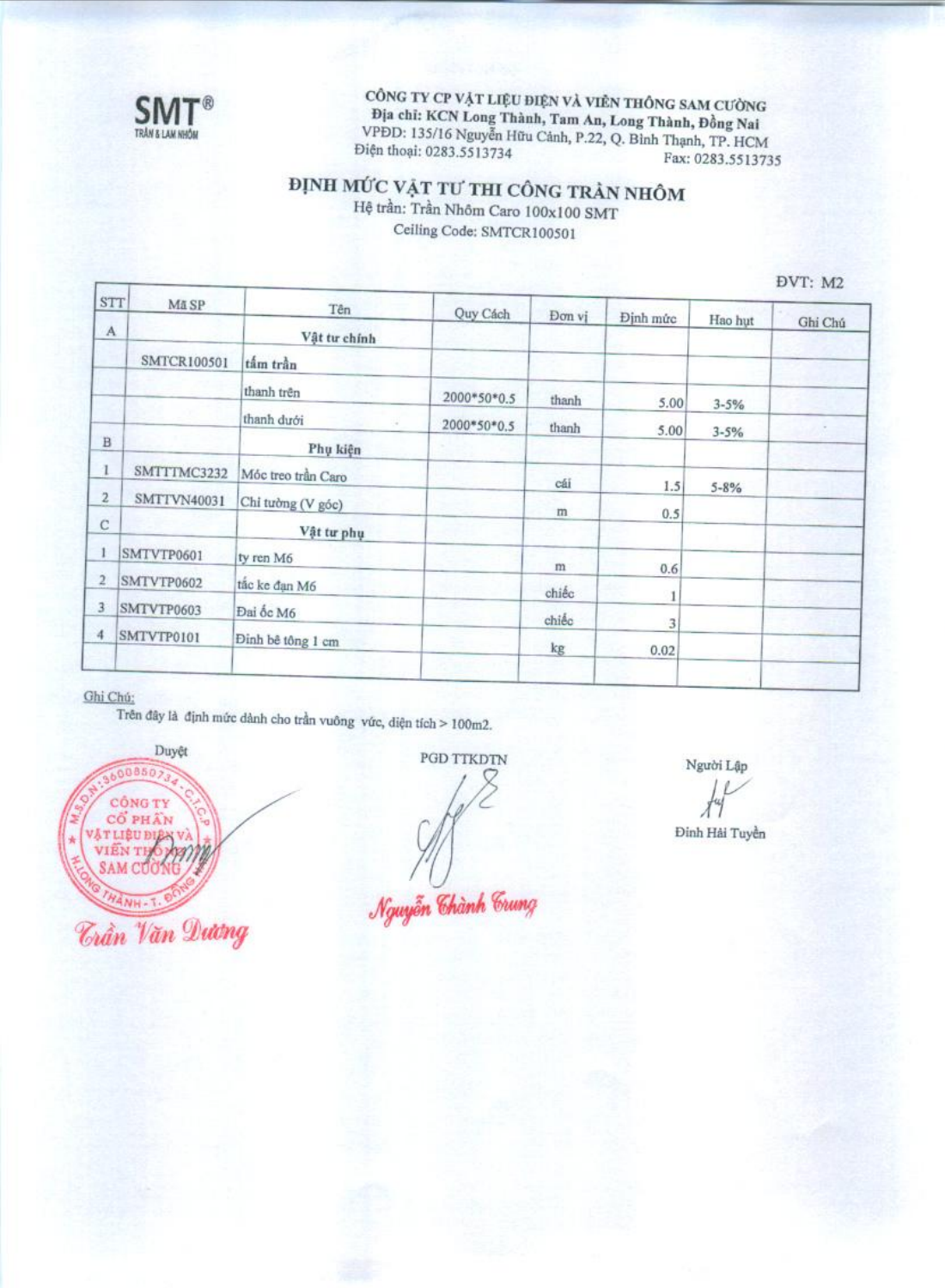

CÔNG TY CP VẬT LIỆU ĐIỆN VÀ VIỄN THÔNG SAM CƯỜNG Địa chỉ: KCN Long Thành, Tam An, Long Thành, Đồng Nai VPDD: 135/16 Nguyễn Hữu Cảnh, P.22, Q. Bình Thạnh, TP. HCM Điện thoại: 0283.5513734 Fax: 0283.5513735

# ĐỊNH MỨC VẬT TƯ THI CÔNG TRẦN NHÔM

Hệ trần: Trần Nhôm Caro 150x150 SMT Ceiling Code: SMTCR150501

DVT: M2

| STT                       | Mã SP              | Tên                | Quy Cách    | Đơn vị | Định mức | Hao hut   | Ghi Chú |
|---------------------------|--------------------|--------------------|-------------|--------|----------|-----------|---------|
| $\boldsymbol{\mathsf{A}}$ |                    | Vật tư chính       |             |        |          |           |         |
|                           | <b>SMTCR150501</b> | tấm trần           |             |        |          |           |         |
|                           |                    | thanh trên         | 1950*50*0.5 | thanh  | 3.42     | $3 - 5%$  |         |
|                           |                    | thanh dưới         | 1950*50*0.5 | thanh  | 3.42     | $3 - 5%$  |         |
| $\overline{B}$            |                    | Phụ kiện           |             |        |          |           |         |
|                           | SMTTTMC3232        | Móc treo trần Caro |             | cái    | 1.5      | $5 - 8\%$ |         |
| $\overline{2}$            | SMTTVN40031        | Chỉ tường (V góc)  |             | m      | 0.5      |           |         |
| C                         |                    | Vật tư phụ         |             |        |          |           |         |
| 1                         | SMTVTP0601         | ty ren M6          |             | m      | 0.6      |           |         |
| $\overline{2}$            | SMTVTP0602         | tão ke dạn M6      |             | chiếc  | 1        |           |         |
| 3                         | SMTVTP0603         | Đai ốc M6          |             | chiếc  | 3        |           |         |
| 4                         | SMTVTP0101         | Đinh bê tông 1 cm  |             | kg     | 0.02     |           |         |
|                           |                    |                    |             |        |          |           |         |

### Ghi Chú:

Trên đây là định mức dành cho trần vuông vức, diện tích > 100m2.

Duyệt



*Trần Văn Dương* 

PGD TTKDTN

Nguyễn Chành Crung

Người Lập

Đinh Hải Tuyền